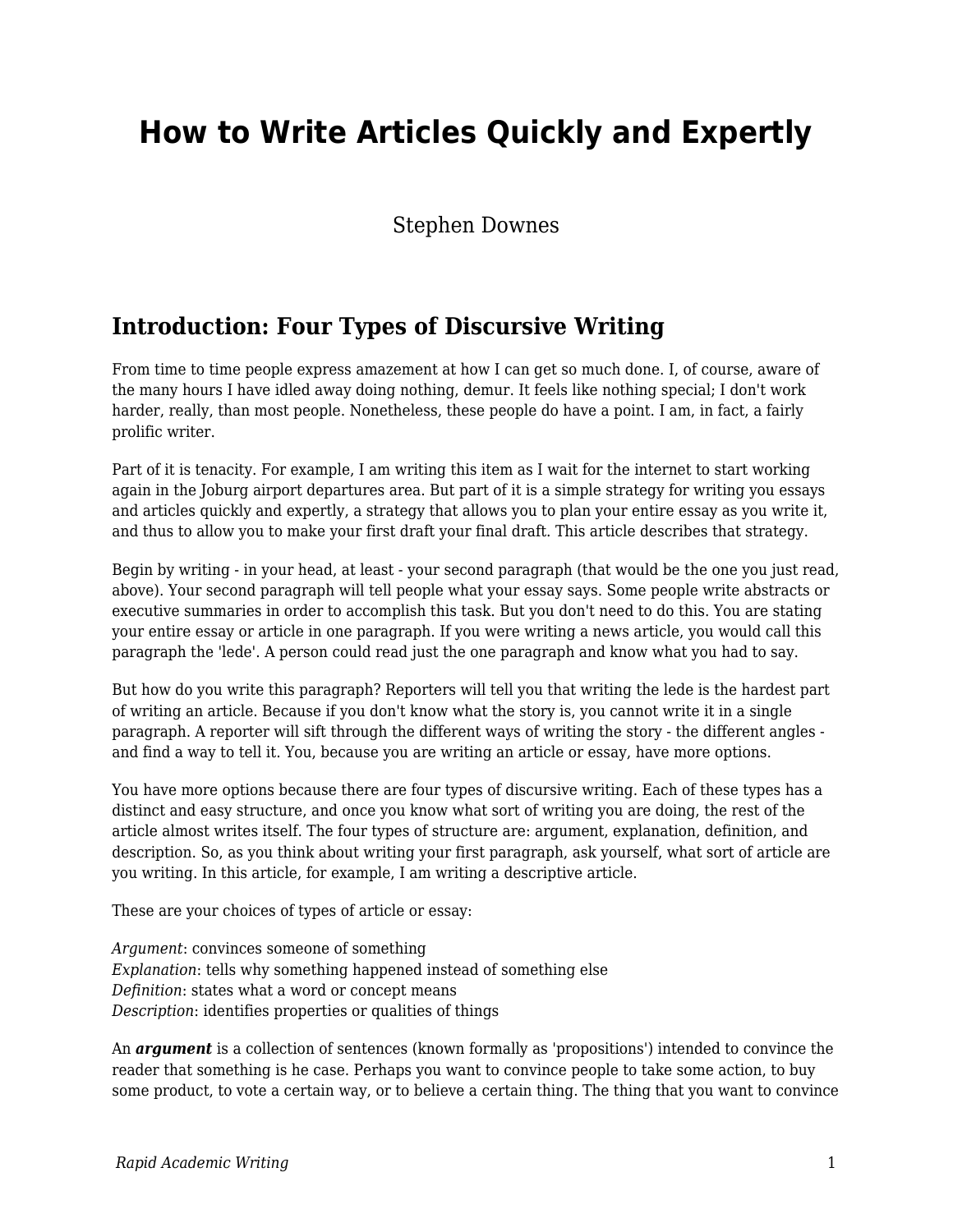them to believe is the conclusion. In order to convince people, you need to offer one or more reasons. Those are the premises. So one type of article consists of premises leading to a conclusion, and that is how you would structure your first paragraph.

An *explanation* tells the reader why something is the case. It looks at some event or phenomenon, and shows the reader what sort of things led up to that event or phenomenon, what caused it to happen, why it came to be this way instead of some other way. An explanation, therefore, consists of three parts. First, you need to identify the thing being explained. Then, you need to identify the things that could have happened instead. And finally, you need to describe the conditions and principles that led to the one thing, and not the other, being the case. And so, if you are explaining something, this is how you would write your first paragraph.

A *definition* identifies the meaning of some word, phrase or concept. There are different ways to define something. You can define something using words and concepts you already know. Or you can define something by giving a name to something you can point to or describe. Or you can define something indirectly, by giving examples of telling stories. A definition always involves two parts: the word or concept being defined, and the set of sentences (or 'propositions') that do the defining. Whatever way you decide, this will be the structure of your article if you intend to define something.

Finally, a *description* provides information about some object, person, or state of affairs. It will consist of a series of related sentences. The sentences will each identify the object being defined, and then ascribe some property to that object. "The ball is red," for example, were the ball is the object and 'red' is the property. Descriptions may be of 'unary properties' - like colour, shape, taste, and the like, or it may describe a relation between the object and one or more other objects.

## **Organizing Your Writing**

The set of sentences, meanwhile, will be organized on one of a few common ways. The sentences might be in *chronological* order. "This happened, and then this happened," and so on. Or they may enumerate a *set of properties* ('appearance', 'sound', 'taste', 'small', 'feeling about', and the like). Or they may be *elements of a list* ("nine rules for good technology," say, or "ten things you should learn"). Or, like the reporters, you may cover *the five W's*: who, what, where, when, why. Or the steps required to write an essay.

When you elect to write an essay or article, then, you are going to write one of these types of writing. If you cannot decide which type, then your purpose isn't clear. Think about it, and make the choice, before continuing. Then you will know the major parts of the article - the premises, say, or the parts of the definition. Again, if you don't know these, your purpose isn't clear. Know what you want to say (in two or three sentences) before you decide to write.

You may at this point be wondering what happened to the first paragraph. You are, after all, beginning with the second paragraph. The first paragraph is used to 'animate' your essay or article, to give it life and meaning and context. In my own writing, my animation is often a short story about myself showing how the topic is important to me. Animating paragraphs may express feelings - joy, happiness, sadness, or whatever. They may consist of short stories or examples of what you are trying to describe (this is very common in news articles). Animation may be placed into your essay at any point. But is generally most effective when introducing a topic, or when concluding a topic.

For example, I have now concluded the first paragraph of my essay, and then expanded on it, thus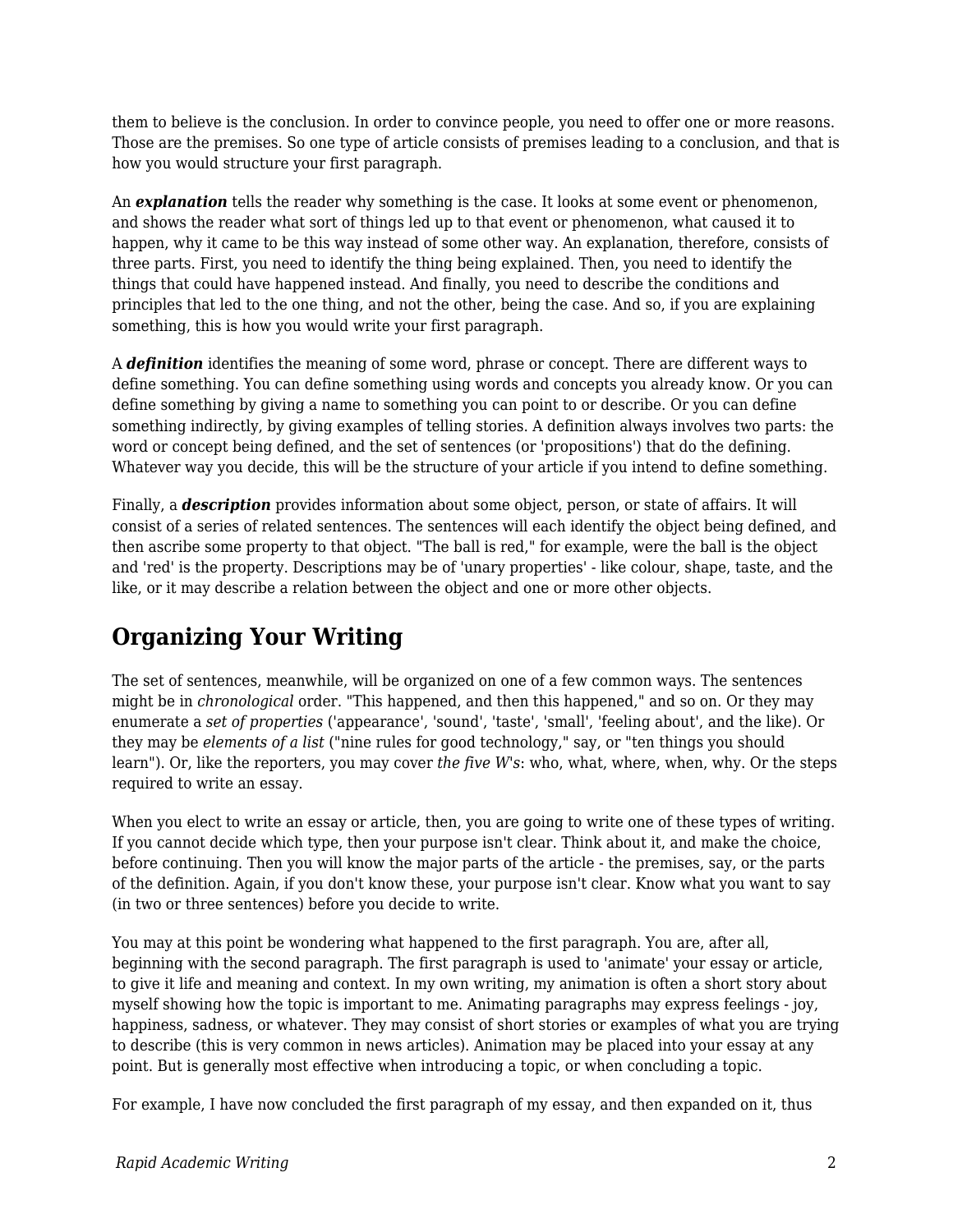ending the first major part of my essay. So now I could offer an example here, to illustrate my point in practice, and to give the reader a chance to reflect, and a way to experience some empathy, before proceeding. This is also a good place to offer a picture, diagram, illustration or chart of what you are trying to say in words.

Like this: the second paragraph sill consist of a set of statements. Here is what each of the four types look like:

Argument:

Premise 1 Premise 2 ... (and more, if needed) Conclusion

Explanation:

Thing being explained Alternative possibilities Actual explanation

Definition:

Thing being defined Actual definition

Description:

Thing being described Descriptive sentence Descriptive sentence (and more, connected to the rest, as needed)

So now the example should have made the concept clearer. You should easily see that your second paragraph will consist of two or more distinct sentences, depending on what you are trying to say. Now, all you need to do is to write the sentences. But also, you need to tell your reader which sentence is which. In an argument, for example, you need to clearly indicate to the reader which sentence is your conclusion and which sentences are your premises.

## **Indicator Words**

All four types of writing have their own indicator words. Let's look at each of the four types in more detail, and show (with examples, to animate!) the indicator words.

As stated above, an argument will consist of a conclusion and some premises. The conclusion is the most important sentence, and so will typically be stated first. For example, "Blue is better than red." Then a premise indicator will be used, to tell the reader that what follows is a series of premises. Words like 'because' and 'since' are common premise indicators (there are more; you may want to make a list). So your first paragraph might look like this: "Blue is better than red, *because* blue is darker than red, and all colours that are darker are better."

Sometimes, when the premises need to be stressed before the conclusion will be believed, the author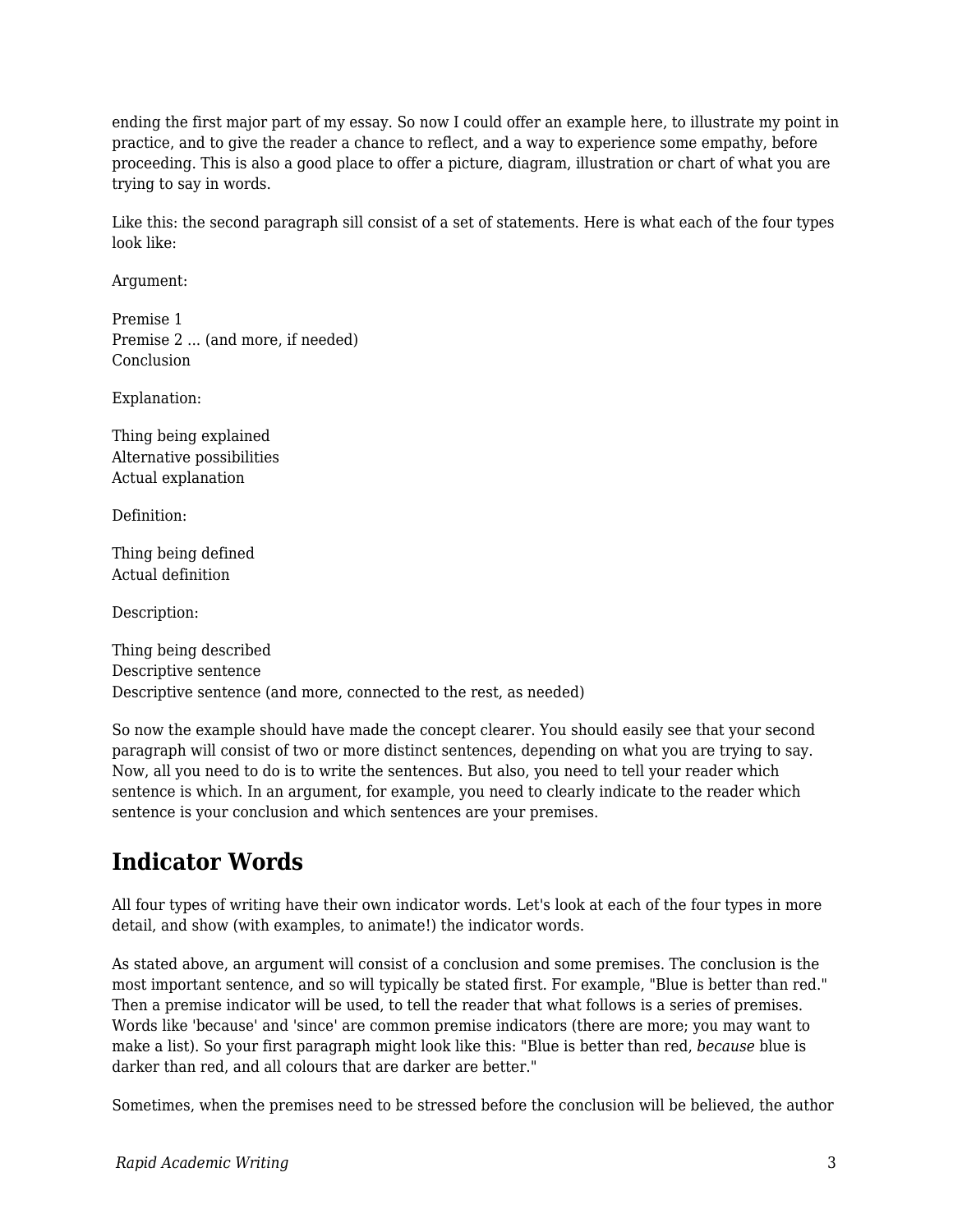will put the conclusion at the end of the paragraph. To do this, the author uses a conclusion indicator. Words like 'so' and 'therefore' and 'hence' are common conclusion indicators. Thus, for example, the paragraph might read: "Blue is darker than red, and all colours that are darker are better, *so* blue is better than red."

You should notice that indicator words like this help you understand someone else's writing more easily as well. Being able to spot the premises and the conclusion helps you spot the structure of their article or essay. Seeing the conclusion indicator, for example, tells you that you are looking at an argument, and helps you spot the conclusion. It is good practice to try spotting arguments in other writing, and to create arguments of your own, in our own writing.

*Arguments* can also be identified by their form. There are different types of argument, which follow standard patterns of reasoning. These patterns of reasoning are indicated by the words being used. Here is a quick guide to the types of arguments:

*Inductive argument*: the premise consists of a 'sample', such as a series of experiences, or experimental results, or polls. Watch for words describing these sorts of observation. The conclusion will be inferred as a generalization from these premises. Watch for words that indicate a statistical generalization, such as 'most', 'generally, 'usually', 'seventy percent', 'nine out of ten'. Also, watch for words that indicate a universal generalization, such as 'always' and 'all'.

A special case of the inductive argument is the *causal generalization*. If you want someone to believe that one thing causes another, then you need to show that there are many cases where the one thing was followed by the other, and also to show that when the one thing didn't happen, then the other didn't either. This establishes a 'correlation'. The argument becomes a causal argument when you appeal to some general principle or law of nature to explain the correlation. Notice how, in this case, an explanation forms one of the premises of the argument.

**Deductive argument**: the premises consist of propositions, and the conclusion consists of some logical manipulation of the premises. A *categorical* argument, for example, consists of reasoning about sets of things, so watch for words like 'all', 'some' and 'none'. Many times, these words are implicit; they are not started, but they are implied. When I said "Blue is better than red" above, for example, I meant that "blue is always better than red," and that's how you would have understood it.

Another type of deductive argument is a *propositional* argument. Propositional arguments are manipulations of sentences using the words 'or', 'if', and 'and'. For example, if I said "Either red is best or blue is best, and red is not best, so blue is best," then I have employed a propositional argument.

It is useful to learn the basic argument forms, so you can very clearly indicate which type of argument you are providing. This will make your writing clearer to the reader, and will help them evaluate your writing. And in addition, this will make easier for you to write your article.

See how the previous paragraph is constructed, for example. I have stated a conclusion, then a premise indicator, and then a series of premises. It was very easy to writing the paragraph; I didn't even need to think about it. I just wrote something I thought was true, then provided a list of the reasons I thought it was true. How hard is that?

In a similar manner, an *explanation* will also use indicator words. In fact, the indicator words used by explanations are very similar to those that are used by arguments. For example, I might explain by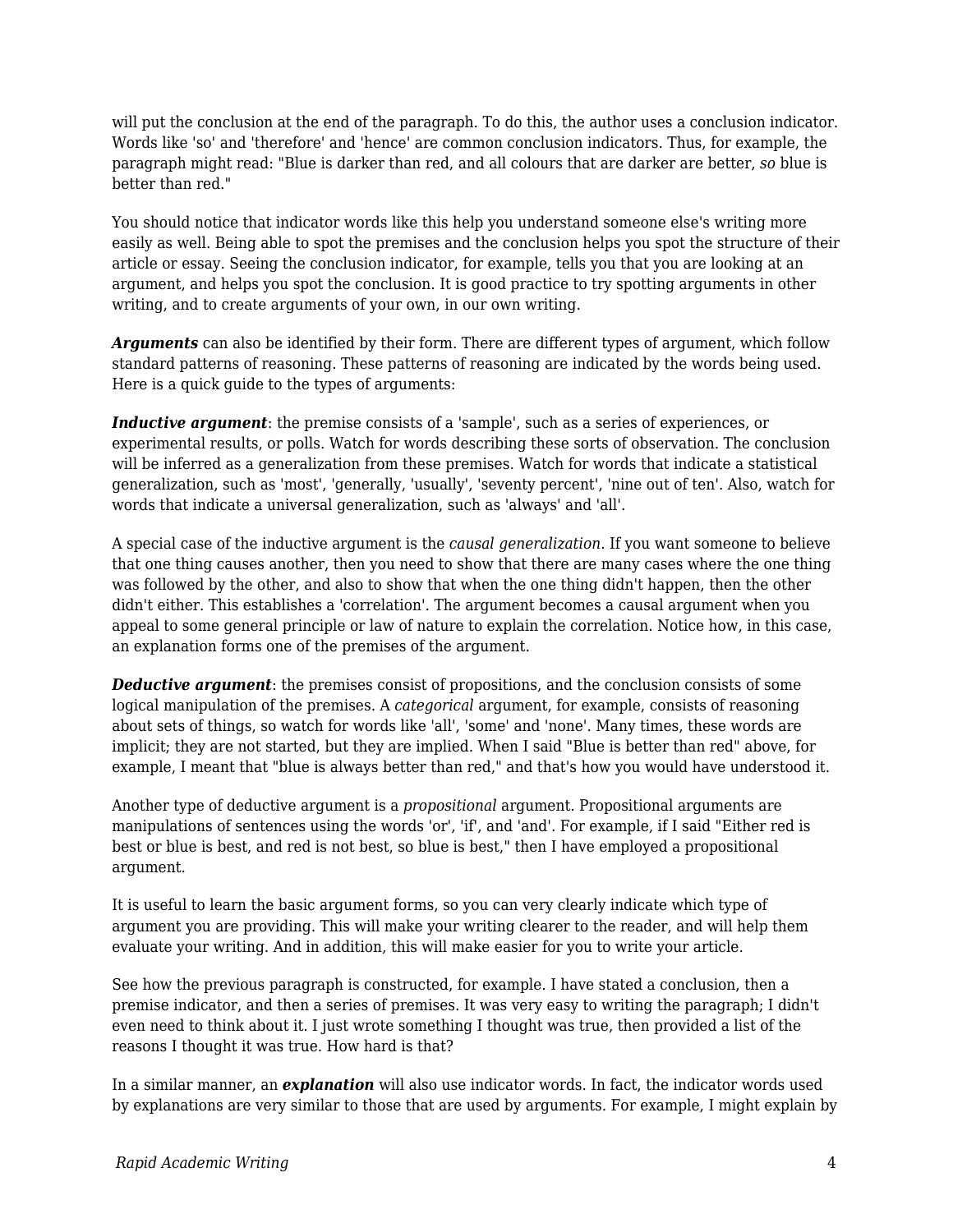saying "The grass is green because it rained yesterday." I am explaining why the grass is green. I am using the word 'because' as an indicator. And my explanation is offered following the word 'because'.

People often confuse arguments and explanations, because they use similar indicator words. So when you are writing, you can make your point clearer by using words that will generally be unique to explanations.

In general, explanations are answers to 'why' questions. They consider why something happened 'instead of' something else. And usually, they will say that something was 'caused' by something else. So when offering an explanation, use these words as indicators. For example: "It rained yesterday. That's why the grass is green, instead of brown."

Almost all explanations are *causal explanations,* but in some cases (especially when describing complex states and events) you will also appeal to a *statistical explanation*. In essence, in a statistical explanation, you are saying, "it had to happen sometime, so that's why it happened now, but there's no reason, other than probability, why it happened this time instead o last time or next time." When people see somebody who was killed by lightening, and they say, "His number was just up," they are offering a statistical explanation.

**Definitions** are trickier, because there are various types of definition. I will consider three types of definition: ostensive, lexical, and implicit.

An '*ostensive*' definition is an act of naming by pointing. You point to a dog and you say, "That's a dog." Do this enough times, and you have defined the concept of a dog. It's harder to point in text. But in text, a description amounts to the same thing as pointing. "The legs are shorter than the tail. The colour is brown, and the body is very long. That's what I mean by a 'wiener dog'." As you may have noticed, the description is followed by the indicator words "that's what I mean by". This makes it clear to the reader that you are defining by ostension.

A '*lexical*' definition is a definition one word or concept in terms of some other word or concept. Usually this is describes as providing the 'necessary and sufficient conditions' for being something. Another way of saying the same thing is to say that when you are defining a thing, you are saying that 'all and only' these things are the thing being defined. Yet another way of saying the same thing is to say that the thing belongs to such and such a category (all dogs are animals, or, a dog is necessarily an animal) and are distinguished from other members in such and such a way (only dogs pant, or, saying a thing is panting is sufficient to show that it is a dog).

That may seem complicated, but the result is that a lexical definition has a very simply and easy to write form: A (thing being defined) is a type of (category) which is (distinguishing feature). For example, "A dog is an animal that pants."

This sentence may look just like a description, so it is useful to indicate to the reader that you are defining the term 'dog', and not describing a dog. For example, "A 'dog' is defined as 'an animal that pants'." Notice how this is clearly a definition, and could not be confused as a mere description.

The third type of definition is an *implicit* definition. This occurs when you don't point to things, and don't place the thing being defined into categories, but rather, list instances of the thing being defined. For example, "Civilization is when people are polite to each other. When people can trust the other person. When there is order in the streets." And so on. Or: "You know what I mean. Japan is civilized. Singapore is civilized. Canada is civilized." Here we haven't listed necessary and sufficient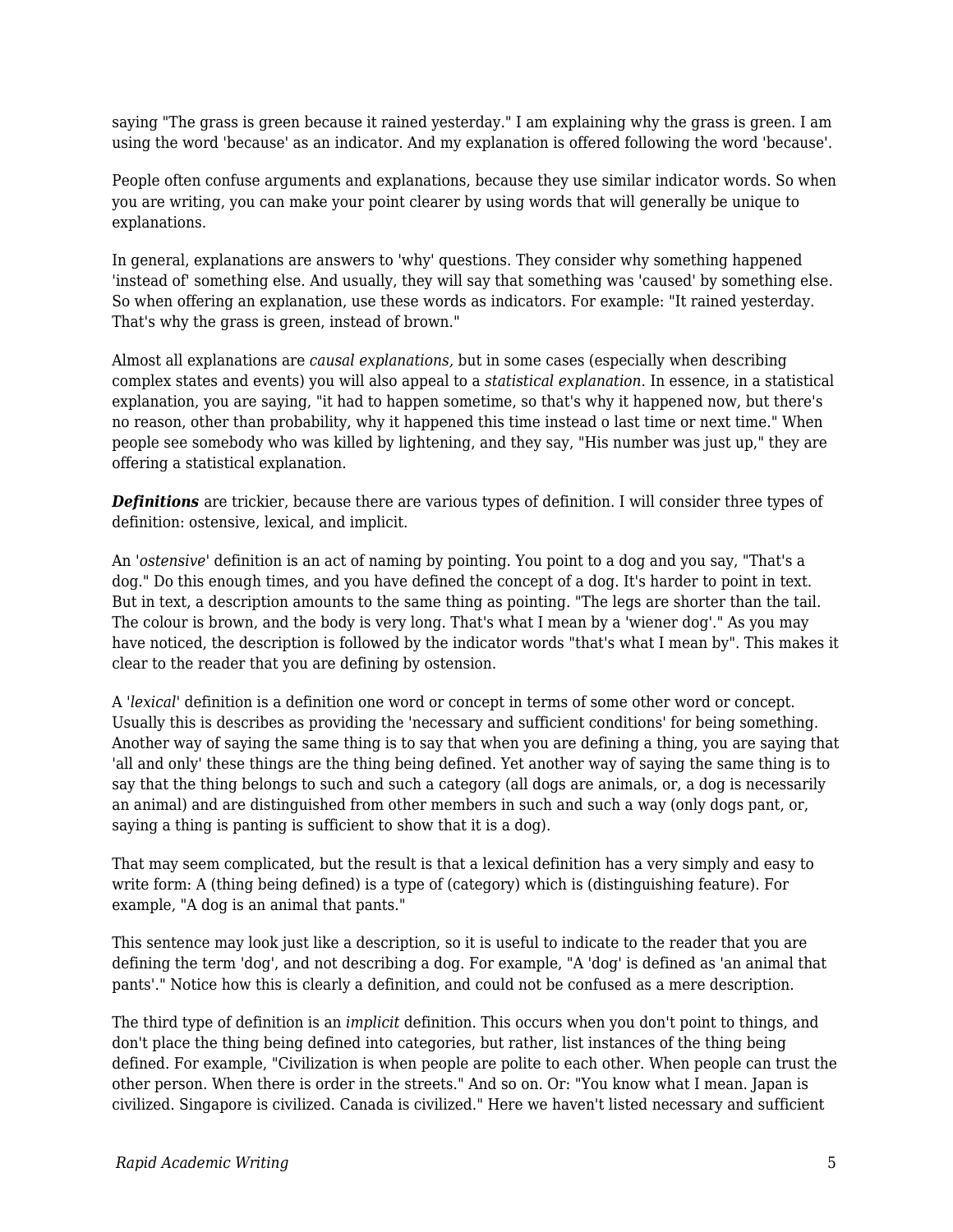conditions, but rather, offered enough of a description as to allow people to recognize instances of 'civilization' by their resemblance to the things being described.

Finally, the *description* employs the 'subject predicate object' form that you learned in school. The 'subject' is the thing being described. The 'predicate' is something that is true of the subject - some action it is undertaking, or, if the predicate is 'is', some property that it possesses. And the 'object' may be some other entity that forms a part of the description.

As mentioned, the sentences that form a description are related to each other. This relation is made explicit with a set of indicator words. For example, if the relation is chronological, the words might be 'first'... 'and then'... 'and finally'...! Or, 'yesterday'... 'then today'... 'and tomorrow'...

In this essay, the method employed was to identify a list of things - argument, explanation, definition, and description - and then to use each of these terms in the sequence. For example, "An argument will consist of a ..." Notice that I actually went through this list twice, first describing the parts of each of the four items, and then describing the indicator words used for each of the four items. Also, when I went through the list the second time, I offered for each type of sentence a subdivision. For example, I identified inductive and deductive arguments.

#### **Summary**

So, now, here is the full set of types of things I have described (with indicator words in brackets):

Argument (premise: 'since', 'because'; conclusion: 'therefore', 'so')

Deductive

Categorical ('all', 'only', 'no', 'none', 'some')

Propositional ('if', 'or', 'and')

Inductive

Generalization ('sample', 'poll', 'observation')

Statistical ('most', 'generally, 'usually', 'seventy percent', 'nine out of ten')

Universal ('always' and 'all')

Causal ('causes')

Explanation ('why', 'instead of')

Causal ('caused')

Statistical ('percent', 'probability')

Definition ('is a', 'is defined as')

Ostensive ( 'That's what I mean by...' )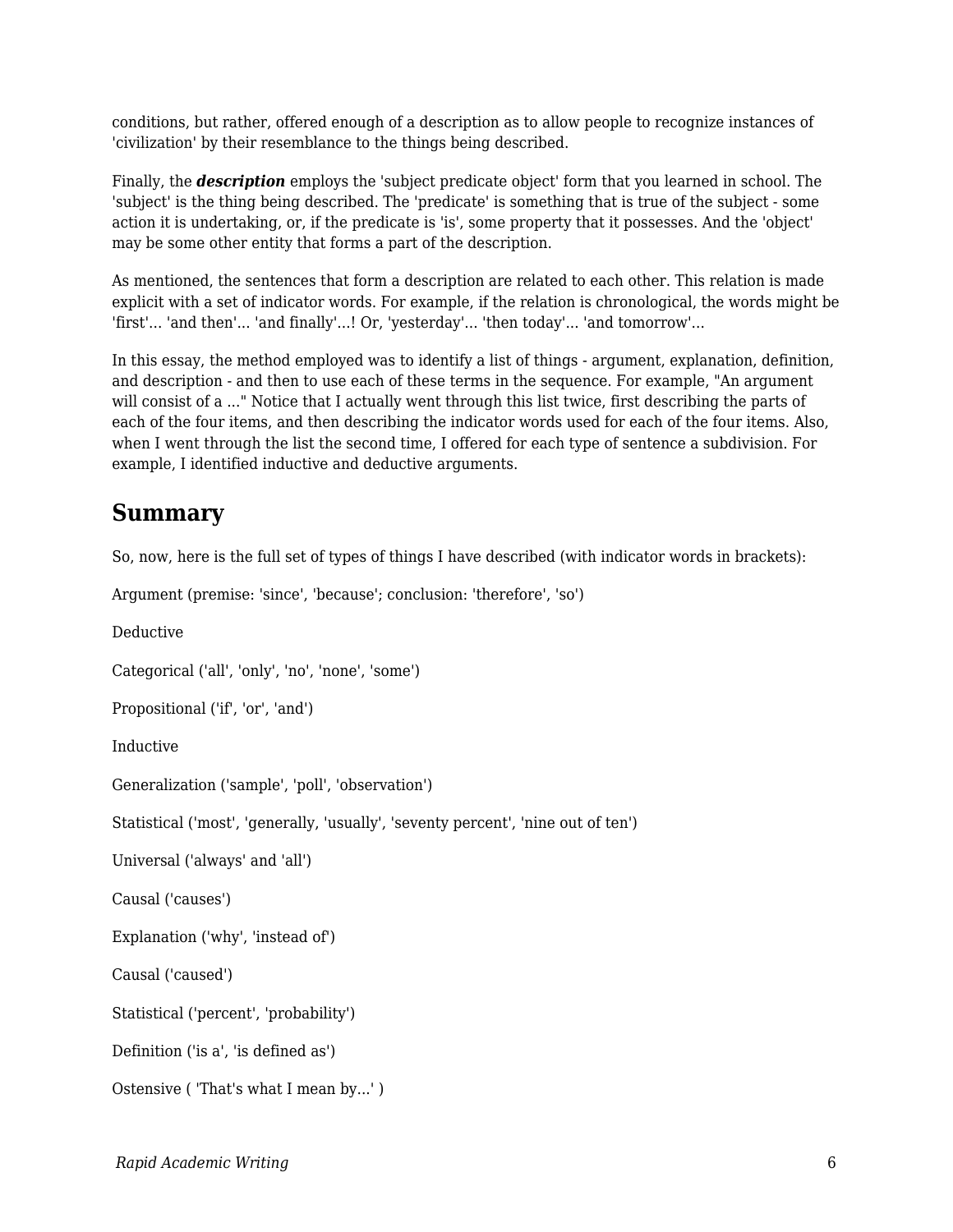Lexical ('All', 'Only', 'is a type of', 'is necessarily')

Implicit ('is a', 'for example')

Description

Chronology ('yesterday', 'today')

Sensations ('seems', 'feels', 'appears', etc.,)

List ('first', 'second', etc.)

5 W's ('who', 'what', 'where', 'when', 'why')

### **Complex Forms**

As you have seen in this article, each successive iteration (which has been followed by one of my tables) has been more and more detailed. You might ask how this is so, if there are only four types of article or essay.

The point is, each sentence in one type of thing might be a whole set of sentence of another type of thing. This is most clearly illustrated by looking at an argument.

An argument is a conclusion and some premises. Like this:

Statement 1, and Statement 2, Thus, Statement 3

But each premise might in turn be the conclusion of another argument. Like this:

Statement 4, and Statement 5, Thus, Statement 1

Which gives us a complex argument:

Statement 4, and Statement 5, Thus, Statement 1

*Rapid Academic Writing* 7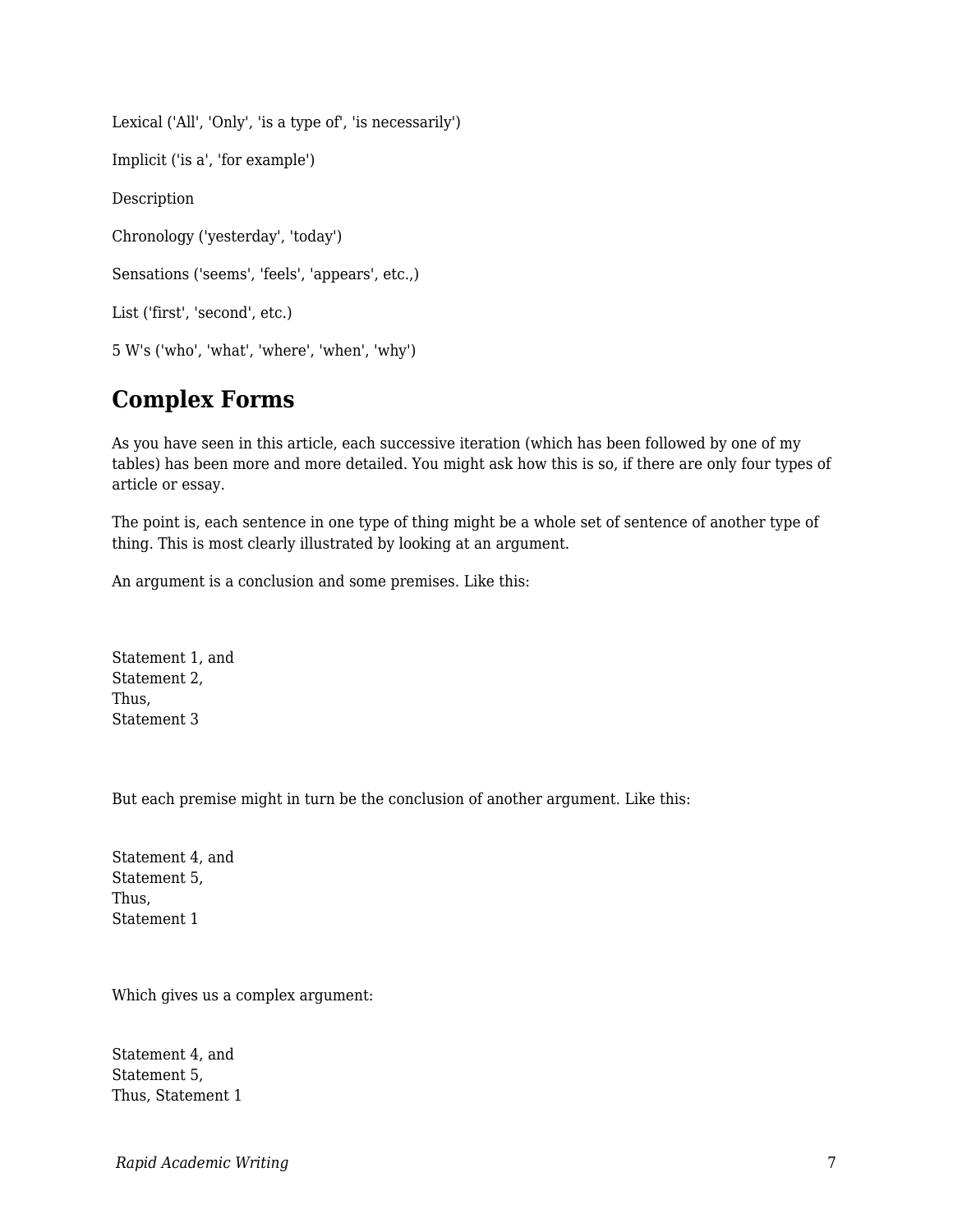Statement 2 Thus Statement 3

But this can be done with all four types of paragraph. For example, consider this:

Statement 1 (which is actually a definition, with several parts) Statement 2 (which is actually a description) Thus, Statement 3

So, when you write your essay, you pick the main thing you want to say. For example:

Second paragraph:

Statement 1, and Statement 2 Thus Statement 3

Third paragraph:

Statement 4 (thing being defined) Statement 5 (properties) Statement 1 (actual definition)

Fourth Paragraph

Statement 5 (first statement of description) Statement 6 (second statement of description) Statement 2 (summary of description)

As you can see, each simple element of an essay - premise, for example - can become a complex part of an essay - the premise could be the conclusion of an argument, for example.

And so, when you write your essay, you just go deeper and deeper into the structure.

And you may ask: where does it stop?

For me, it stops with descriptions - something I've seen or experienced, or a reference to a study or a paper. To someone else, it all reduces to definitions and axioms. For someone else, it might never stop.

But you rarely get to the bottom. You simply go on until you've said enough. In essence, you give up, and hope the reader can continue the rest of the way on his or her own.